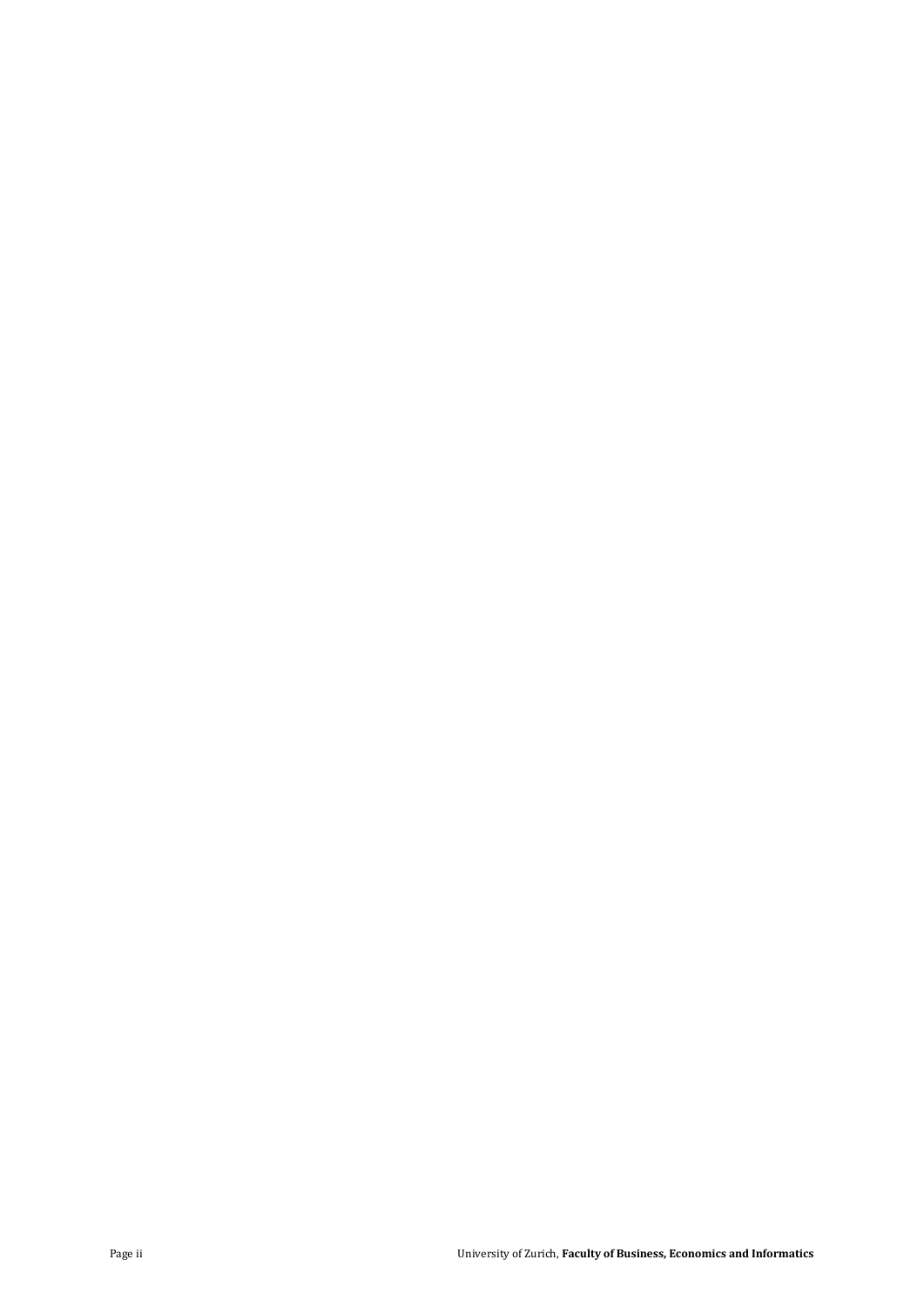# **Contents**

| $\mathbf{1}$            | Introduction                                                                     | 1                   |  |
|-------------------------|----------------------------------------------------------------------------------|---------------------|--|
| 1.1                     | Framework ordinance and program regulations                                      | $\mathbf{1}$        |  |
| 1.2                     | Compulsory matriculation                                                         | $\overline{2}$      |  |
| 1.3                     | Information obligations                                                          |                     |  |
| 1.4                     | Planning studies                                                                 |                     |  |
|                         |                                                                                  |                     |  |
| $\overline{\mathbf{2}}$ | The Master's Degree Program in Detail                                            | $\overline{2}$      |  |
| 2.1                     | Content and title                                                                | $\overline{2}$      |  |
| 2.2                     | Acceptance and admission procedures                                              | $\frac{2}{3}$       |  |
|                         | 2.2.1 Acceptance procedure                                                       |                     |  |
|                         | 2.2.2 Admission procedure                                                        | $\overline{3}$      |  |
| 2.3                     | Structure and requirements                                                       | 3                   |  |
| 3                       | <b>Master's Thesis</b>                                                           | 4                   |  |
| 3.1                     | Subject selection and evaluation                                                 | $\overline{4}$      |  |
| 3.2                     | Defending the Master's thesis                                                    |                     |  |
| 3.3                     | Cancelation of and number of repetitions permitted for a thesis                  | $\overline{4}$      |  |
|                         | Extension or approved cancelation<br>3.3.1                                       | $\overline{4}$      |  |
|                         | Cancelation without approval<br>3.3.2                                            | 5                   |  |
|                         | Number of repetitions permitted<br>3.3.3                                         | 5                   |  |
|                         |                                                                                  |                     |  |
| 4                       | Recognition and Crediting of Coursework Towards a Degree                         | 5                   |  |
| 4.1                     | Validity of ECTS credits                                                         | 5                   |  |
| 4.2                     | Identical or similar modules                                                     | 5<br>5              |  |
| 4.3                     | Minimum number of ECTS credits to be completed at WWF or D-MATH                  |                     |  |
| 4.4                     | Faculty- or department-external modules completed at UZH or at ETH Zurich and    |                     |  |
|                         | modules completed at other universities                                          | 6                   |  |
|                         | Faculty- or department-external modules at UZH or ETH Zurich<br>4.4.1            | 6                   |  |
|                         | Modules completed at other universities in the context of prior studies<br>4.4.2 | 6                   |  |
|                         | Modules completed at other universities during studies<br>4.4.3                  | 6                   |  |
| 5                       | <b>Degree</b>                                                                    | 6                   |  |
| 5.1                     | Weighted overall grade                                                           | $\overline{7}$      |  |
| 5.2                     | Registering for graduation                                                       |                     |  |
| 5.3                     | Final records                                                                    | $\overline{7}$<br>7 |  |
|                         | 5.3.1<br>Diploma                                                                 | $\overline{7}$      |  |
|                         | Diploma Supplement<br>5.3.2                                                      | 7                   |  |
|                         | Academic Record<br>5.3.3                                                         | 7                   |  |
| 6                       | <b>Modules and Assessments (Examinations)</b>                                    | 8                   |  |
| 6.1                     | Awarding of ECTS credits                                                         | $8\,$               |  |
| 6.2                     | Module categories                                                                | $8\,$               |  |
| 6.3                     | Booking and canceling modules                                                    |                     |  |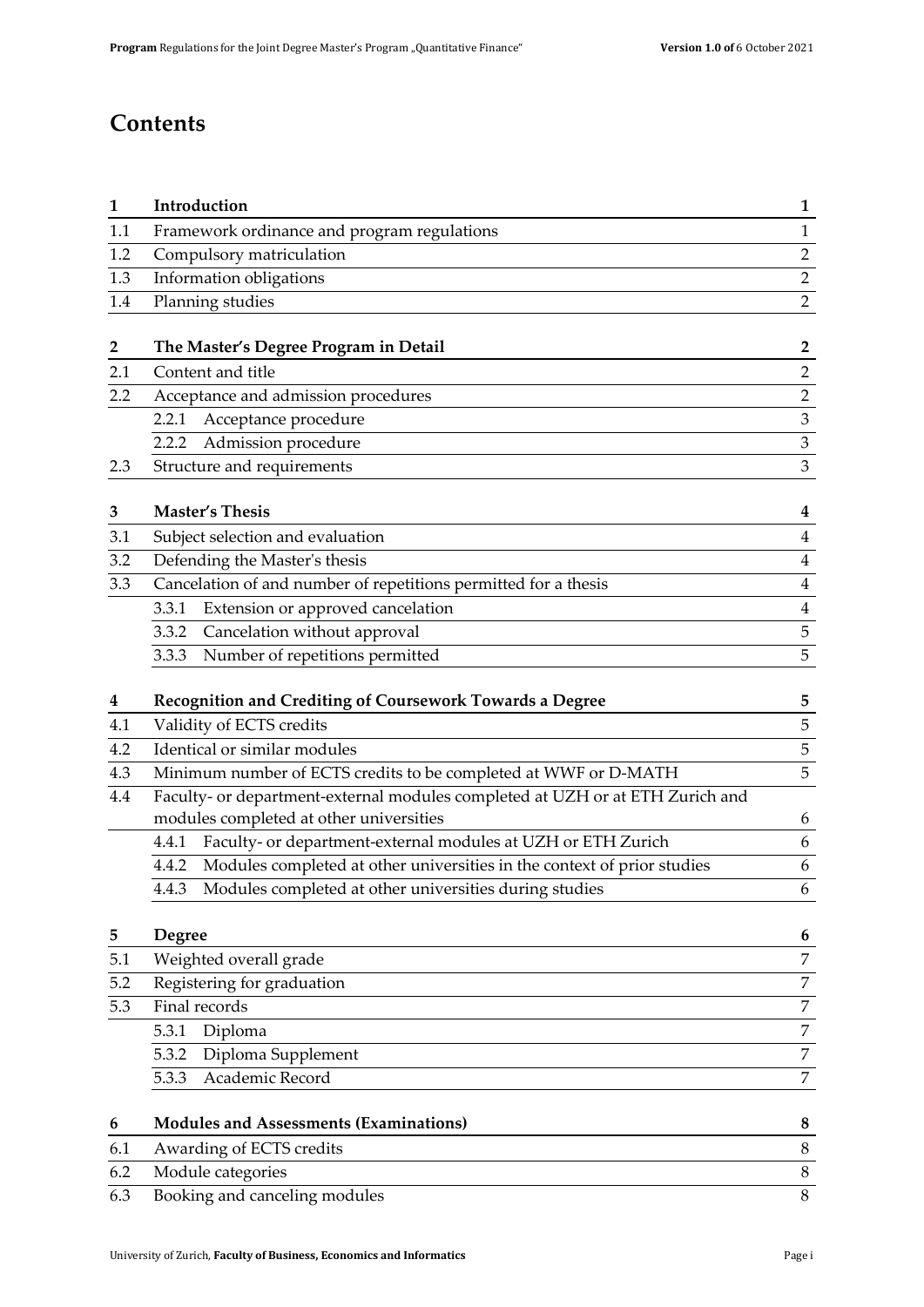| 6.4  | Cancelation of announced modules                              | 9  |
|------|---------------------------------------------------------------|----|
| 6.5  | Assessments                                                   | 9  |
| 6.6  | Evaluation of coursework, grades                              | 9  |
| 6.7  | <b>Transcript of Records</b>                                  | 9  |
| 7    | Consequences of Absence (Illness) and Fraud                   | 10 |
| 7.1  | Inability to attend, cancelation, unexcused failure to attend | 10 |
| 7.2  | Examination fraud and plagiarism                              | 10 |
| 8    | <b>Repetition of Modules</b>                                  | 11 |
| 8.1  | Repetition of compulsory modules                              | 11 |
| 8.2  | Repetition of core elective and elective modules              | 11 |
| 9    | <b>Irrevocable Exclusion from Studies</b>                     | 12 |
| 10   | <b>Students with Disabilities</b>                             | 12 |
| 11   | <b>Publication and Copyright</b>                              | 13 |
| 11.1 | Copyright on students' papers                                 | 13 |
| 11.2 | Publication                                                   | 13 |
| 12   | <b>Legal Protection and Right to Access Documents</b>         | 13 |
| 12.1 | Legal protection                                              | 13 |
| 12.2 | Access to documents and examination papers                    | 14 |
| 13   | <b>Transitional Regulations</b>                               | 14 |
| 13.1 | General regulations                                           | 14 |
| 13.2 | Transfer                                                      | 14 |
| 13.3 | Transfer of credits already earned                            | 15 |
| 13.4 | Regulations regarding failed attempts at Master's level       | 15 |
| A1   | <b>Definition of Areas</b>                                    | 16 |
| A2   | <b>Module Categories</b>                                      | 17 |
| A3   | Curriculum for the Joint QF-Master                            | 18 |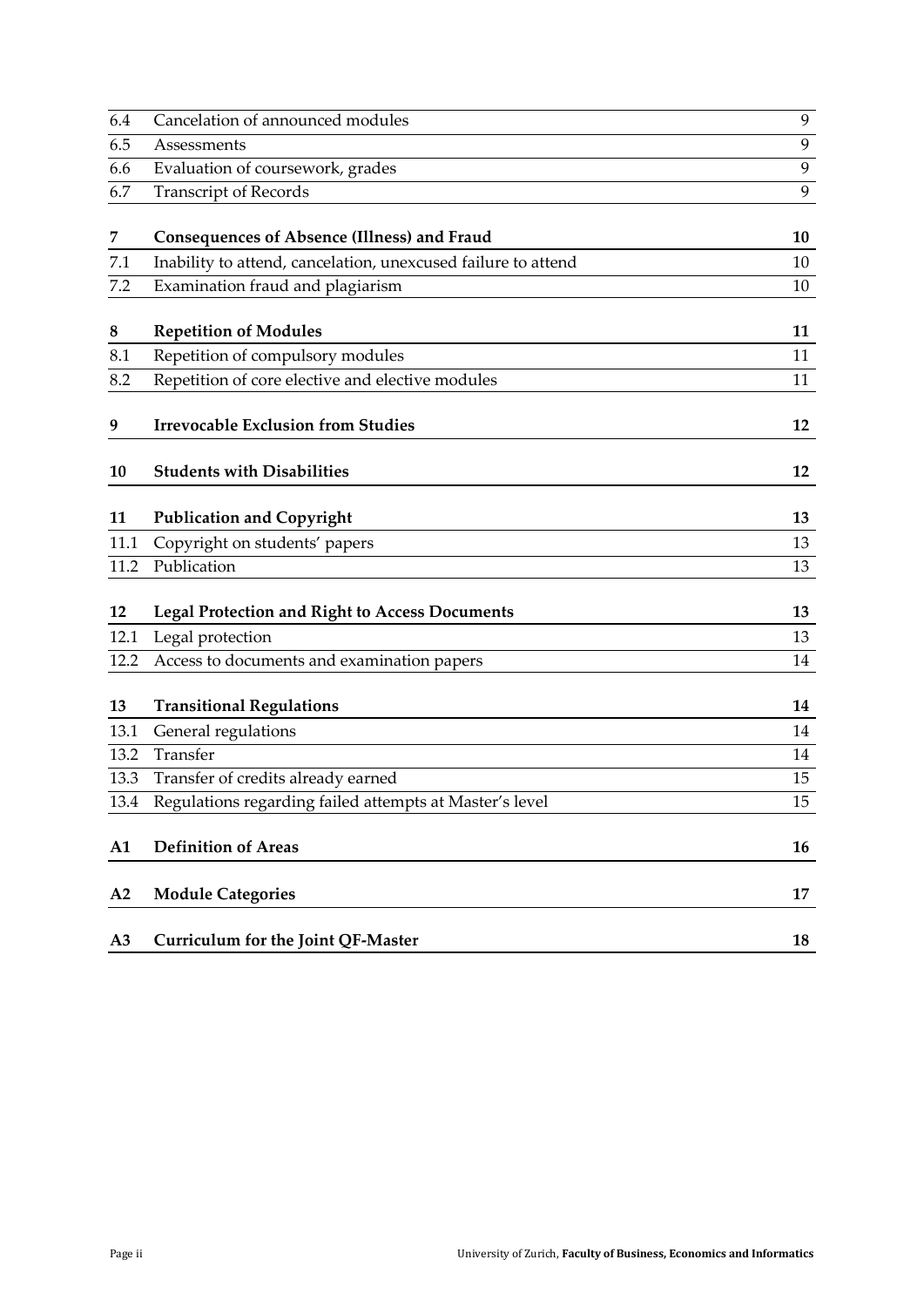# <span id="page-4-0"></span>**1 Introduction**

The Joint Degree Master's program "Quantitative Finance" at the Faculty of Business, Economics and Informatics (WWF) of the University of Zurich (UZH) and the Department of Mathematics (D-MATH) of ETH Zurich (Joint QF-Master) provides students with an advanced academic education and the ability to undertake independent academic work.

The Joint QF-Master is jointly offered by WWF and D-MATH. UZH is the leading house. The leading house is responsible for admission, matriculation and administration.

The degree program offers a comprehensive quantitative education in all methods used in research, development and practice of today's financial industry.

Subjects taught range from basic economic, econometric and financial principles and a variety of theories in financial mathematics to the latest technological innovations.

# <span id="page-4-1"></span>**1.1 Framework ordinance and program regulations**

These program regulations (QF program regulations) contain the executive provisions relating to the framework ordinance for the Joint Degree Master's program "Quantitative Finance" at the Faculty of Business, Economics and Informatics of the University of Zurich and the Department of Mathematics of ETH Zurich (QF framework ordinance) of 8 November 2021 (subject to approval by UZH and ETH Zurich). The QF program regulations specify the details of the provisions set out in the QF framework ordinance and is therefore subordinate to it. Students are expected to be familiar with the provisions set out both in the QF framework ordinance and in the QF program regulations.

In cases where the QF framework ordinance does not include the relevant regulations, the regulations set out in the framework ordinance for the Bachelor's and Master's degree programs of 6 September 2021 (RVO WWF) and the associated program regulations as well as the applicable regulations set out in the general executive orders of UZH apply.

As far as the modalities associated with the academic achievement at ETH Zurich and at D-MATH are concerned, the regulations of those institutions apply.

Questions that are not dealt with in the orders mentioned above will be assessed by the Steering Committee of the Joint QF-Master and will be communicated in an appropriate format.

Details of procedures and additional information can be found on the websites of the institutions concerned (on the WWF, the D-MATH and the Joint QF-Master websites in particular).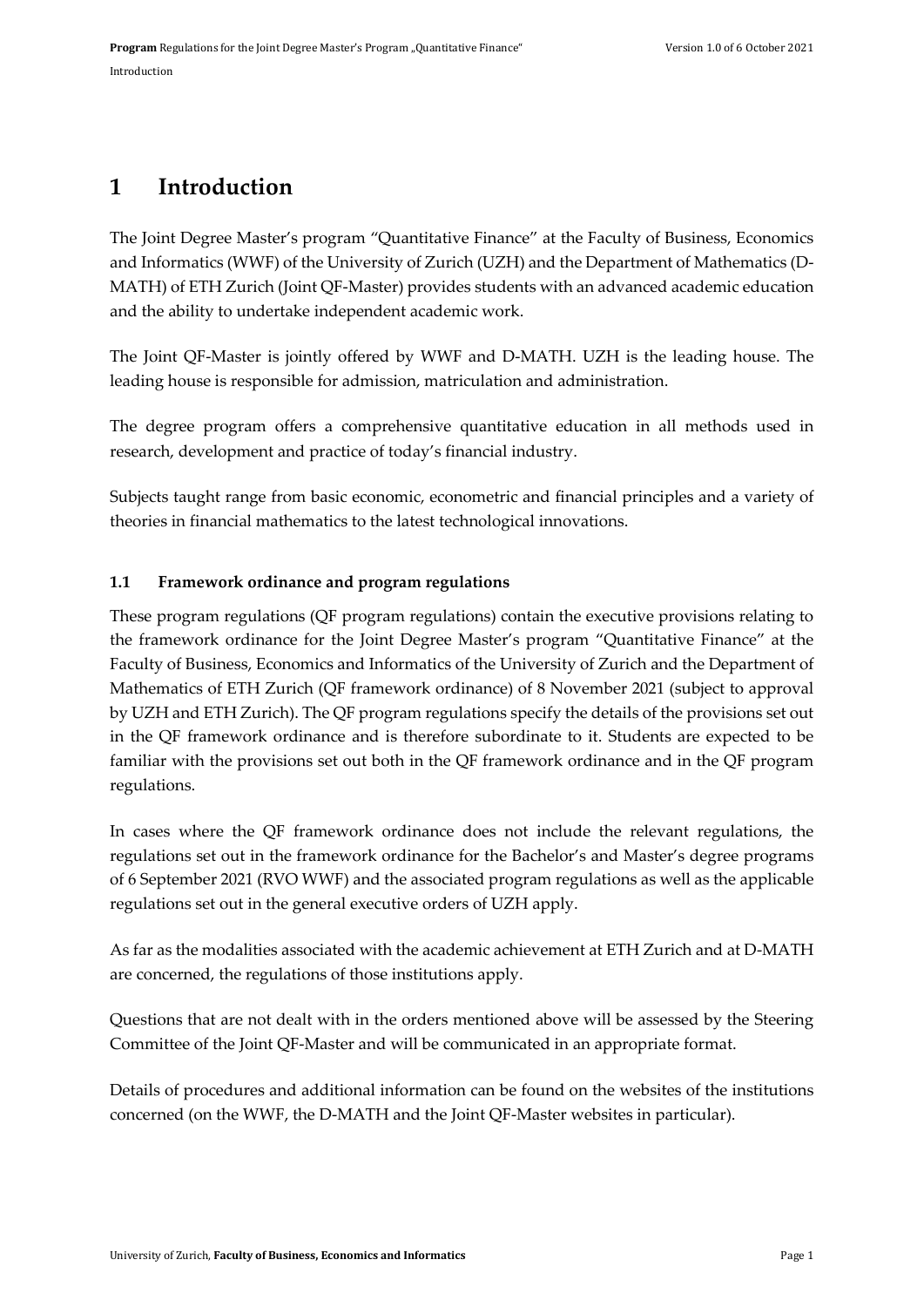### <span id="page-5-0"></span>**1.2 Compulsory matriculation**

Students must be matriculated at UZH for every semester during which they make use of university services. Students enroll through UZH Student Services.

### <span id="page-5-1"></span>**1.3 Information obligations**

Study-related information is published on the websites of the institutions concerned (the WWF, the D-MATH and the Joint QF-Master websites in particular) and provided in e-mail and is binding. Students are obligated to check their UZH and ETH e-mail accounts on a regular basis.

Students are obligated to stay informed about all study-related issues, particularly the decrees and deadlines which apply to them.

### <span id="page-5-2"></span>**1.4 Planning studies**

It is the student's responsibility to plan their studies, and particularly to manage any extracurricular activities in such a way that they are compatible with the coursework from the point of view of both time and effort.

It is the student's responsibility to ensure that they have the background knowledge required or assumed for the Joint QF Master. Any lack of background knowledge must be acquired through independent study.

# <span id="page-5-3"></span>**2 The Master's Degree Program in Detail**

# <span id="page-5-4"></span>**2.1 Content and title**

The Joint QF-Master provides an advanced academic education and in-depth specialist knowledge and usually takes three semesters to complete. It enables students to build their own individual profiles and qualifies them to perform demanding tasks. It allows them to launch a professional career or, for suitable candidates, continuing their academic career in a Doctoral program.

On successful completion of the Master's degree program, WWF and ETH Zurich jointly award the academic title of Master. The official title is "Master of Science UZH ETH in Quantitative Finance" and is abbreviated to "MSc UZH ETH".

### <span id="page-5-5"></span>**2.2 Acceptance and admission procedures**

The procedure that leads to matriculation in the Joint QF-Master involves two separate steps: the acceptance procedure and the admission procedure. The acceptance procedure assesses the specialized knowledge of the prospective student. The admission procedure then assesses the formal conditions for matriculation. Only students who have received a positive notification of acceptance are entitled to go on to the admission procedure.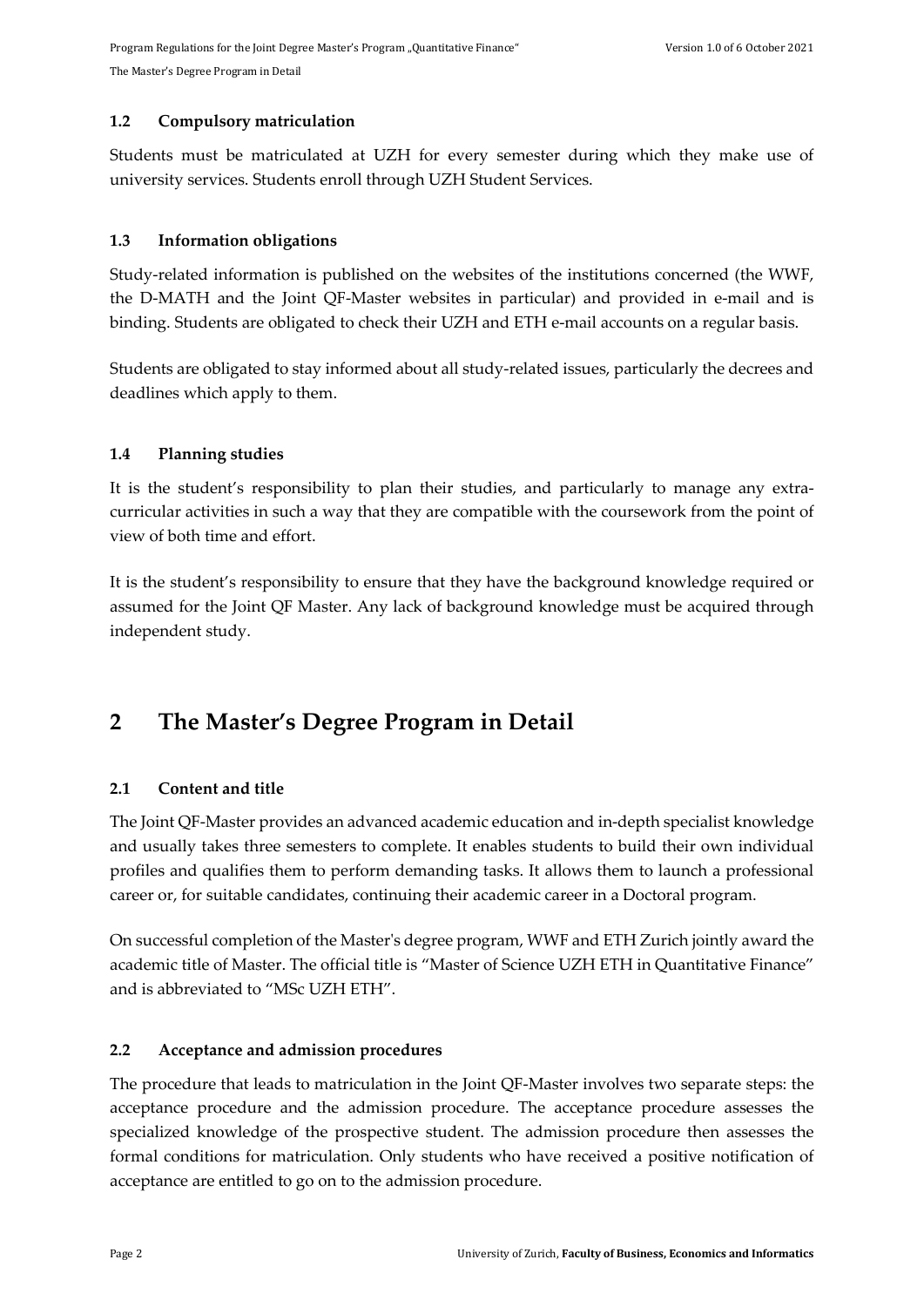There is no entitlement to be accepted or admitted to the Joint QF-Master.

#### <span id="page-6-0"></span>**2.2.1 Acceptance procedure**

The application for acceptance to the Joint QF-Master must be submitted to the study program directorate for the attention of the examination delegate. The deadlines and formalities are published in an appropriate format on the appropriate websites.

There is no entitlement to acceptance on the Joint QF-Master. Admissions are limited and depend on the specialized background knowledge and skills of the prospective students. These are assessed by the examination delegate in collaboration with the Steering Committee.

In principle, prospective students must have a sound knowledge of financial economics and mathematics. This requires a Bachelor's degree in a related academic field of study, such as finance, business and economics and/or the natural sciences (mathematics, physics, engineering science, data science, etc.).

In order to assess applicants, the examination delegate may apply recognized test procedures, invite the applicant for interview and ask for letters of recommendation. The Joint QF-Master Steering Committee may decide to use additional assessment criteria.

A maximum fee of CHF 200 can be charged for processing each application to the Joint QF-Master. This fee is non-refundable and cannot be offset against any other fees.

Candidates will be informed in writing of the decision regarding their acceptance. Objections must be submitted in writing to the Dean's Office of WWF within 30 days.

### <span id="page-6-1"></span>**2.2.2 Admission procedure**

Admission to the degree program is regulated by the ordinance on admission to studies at the University of Zurich (VZS) and the admission regulations of the University of Zurich (ZR).

In principle, admission to the Joint QF-Master is dependent on possession of a Bachelor's degree or a university degree, which is at least equivalent. Moreover, students must have English language skills corresponding to level C1 of the Common European Framework of Reference for Languages (CEFR).

#### <span id="page-6-2"></span>**2.3 Structure and requirements**

The Joint QF-Master is a single major study program and comprises 90 ECTS credits.

The detailed **curriculum** for the Joint QF-Master can be found in Appendix [A3.](#page-21-0) Regulations on repeating courses and on failed attempts are set out in § 29 of the QF framework ordinance and in Clause 8 of the QF program regulations.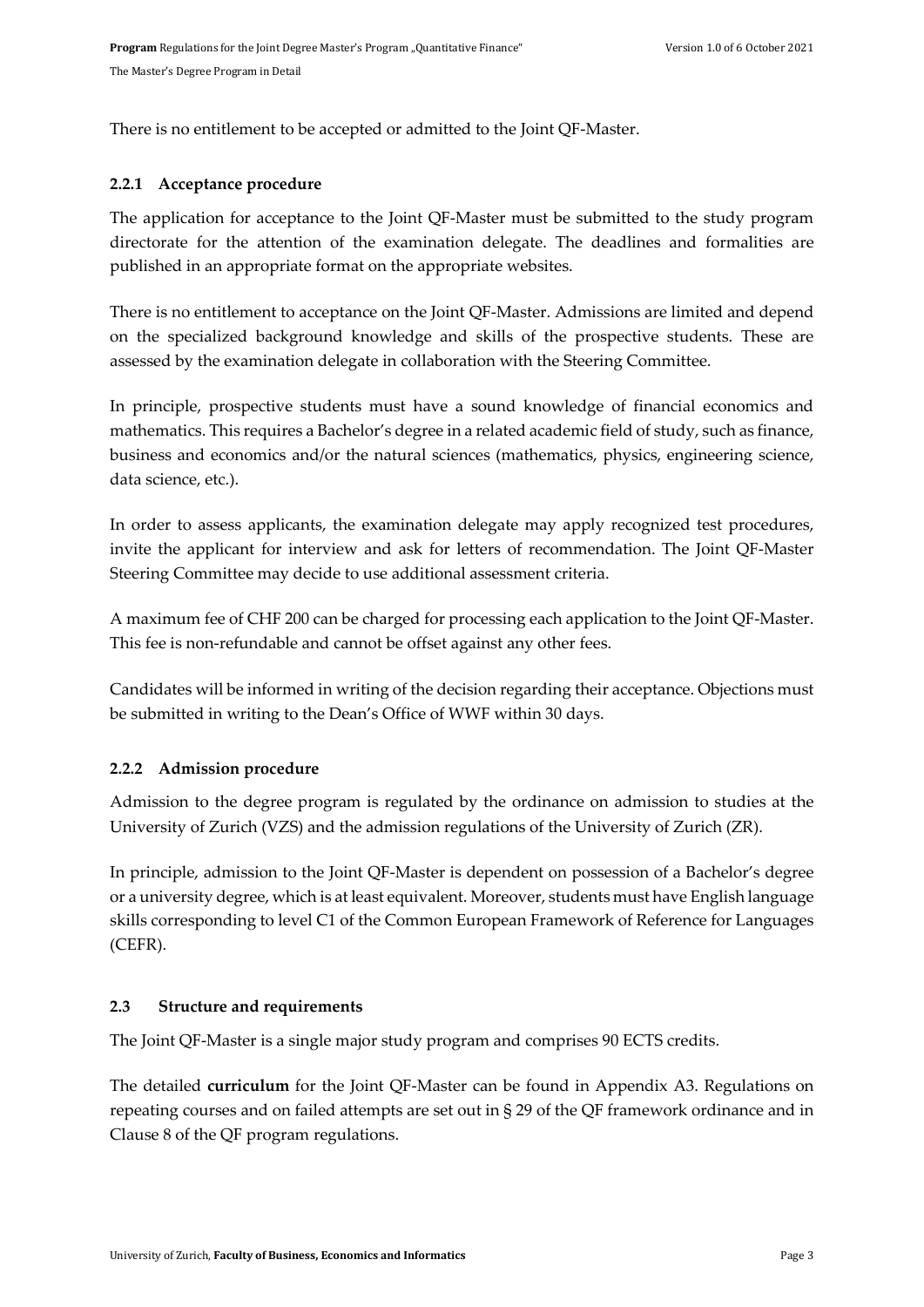# <span id="page-7-0"></span>**3 Master's Thesis**

As part of the Joint QF-Master, a Master's thesis must be written in the area of finance and mathematics. The Master's thesis is a compulsory module, which comprises 30 ECTS credits and is graded.

The Master's thesis can be completed either at WWF or at D-MATH.

As a rule, the Master's thesis must be written in English. Students may, however, seek permission from their supervisor to write it in a different language.

The deadline for submitting the thesis is six months after receiving the binding project definition. Students may submit their thesis before the six-month deadline.

# <span id="page-7-1"></span>**3.1 Subject selection and evaluation**

A Master's thesis is an independently written paper on a subject specified by the thesis supervisor. Group work is not permitted. Information on identifying thesis subjects is published on the appropriate websites (in particular of the WWF, the D-MATH and the Joint QF-Master).

Thesis supervisors are faculty members of WWF or professors at D-MATH.

Details on the procedure, from the issuing of a binding project definition to the submission of the thesis within the deadline and in the correct format, are also published online. The procedure as published must be adhered to.

The Master's thesis is evaluated and graded by the thesis supervisor. The student is notified by the supervisor of the grade achieved.

# <span id="page-7-2"></span>**3.2 Defending the Master's thesis**

The defense requires a public presentation of the Master's thesis and subsequently taking questions from the auditorium. The defense is evaluated by the thesis supervisor and has an impact on the grade awarded for the Master's thesis. The procedure, format and other details concerning the defense are published on the appropriate websites (in particular on the Joint QF-Master website).

# <span id="page-7-3"></span>**3.3 Cancelation of and number of repetitions permitted for a thesis**

# <span id="page-7-4"></span>**3.3.1 Extension or approved cancelation**

If the student becomes partially or entirely unable to work after starting the thesis, or if a student is unable to submit the thesis within the deadline for reasons beyond the student's control, the examination delegate may extend the deadline for working on the thesis or approve its cancelation. Petitions for extensions or cancelations must be submitted to the examination delegate in writing and before the deadline for completing the thesis has expired. Any supporting documents must be attached to the petition. Theses canceled with approval are considered not to have been started.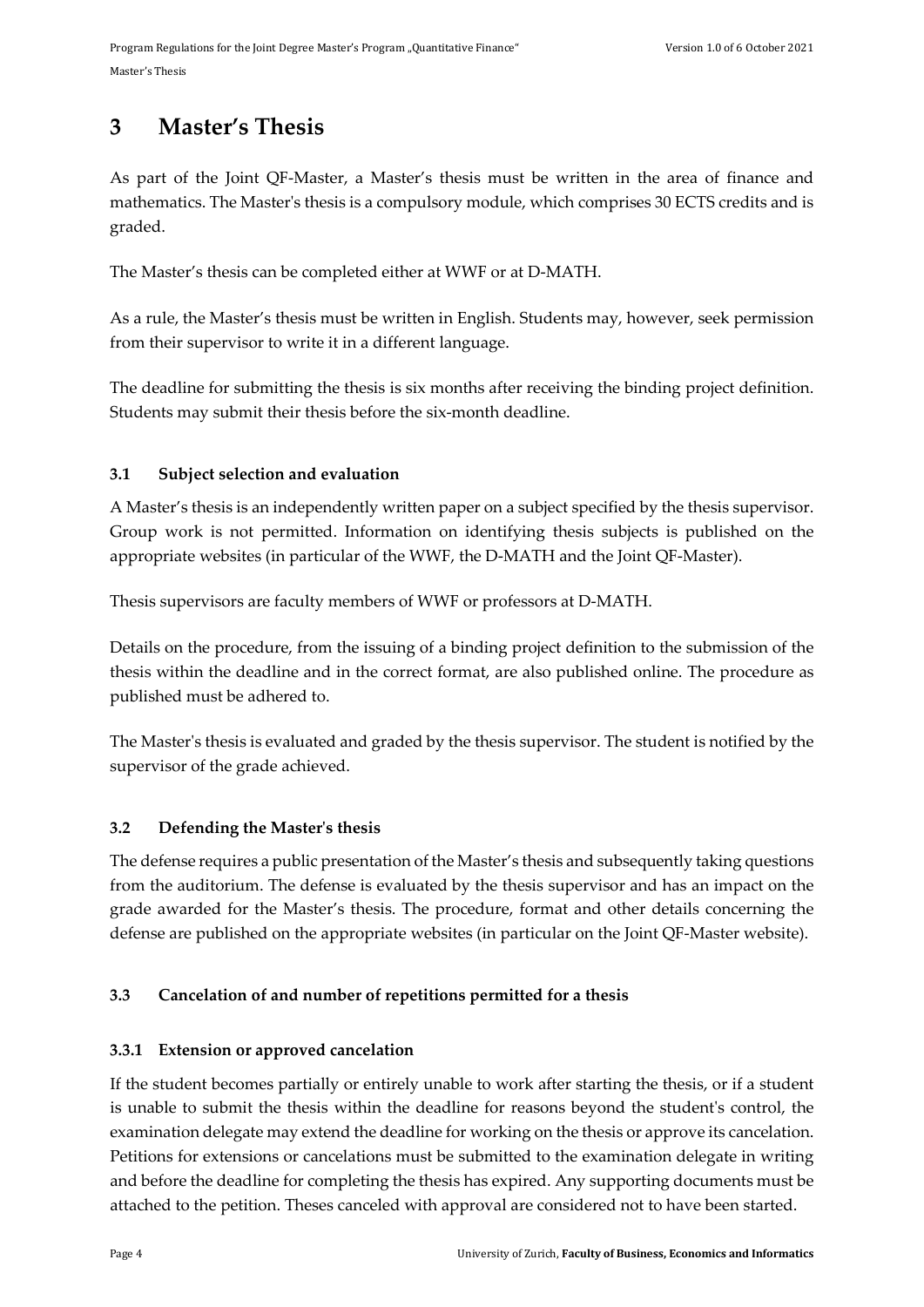### <span id="page-8-0"></span>**3.3.2 Cancelation without approval**

If a Master's thesis is canceled without approval or the submission deadline has not been adhered to, the thesis has been failed and is evaluated with the grade 1.

#### <span id="page-8-1"></span>**3.3.3 Number of repetitions permitted**

A failed Master's thesis may be repeated once, but with a new project definition. There is no automatic right to repeat a thesis under the supervision of the same supervisor. Students who fail their thesis even after repeating it will have failed their Joint QF-Masterand will be irrevocably excluded from studies (for more details, see Clause 9 of the QF program regulations).

# <span id="page-8-2"></span>**4 Recognition and Crediting of Coursework Towards a Degree**

There is a difference between recognizing and crediting coursework towards a degree. Recognition certifies that coursework has been completed. Crediting coursework towards a degree certifies that recognized coursework counts towards a degree.

The examination delegate decides whether coursework should be recognized and credited.

#### <span id="page-8-3"></span>**4.1 Validity of ECTS credits**

ECTS credits may be credited towards a degree for up to five years after they have been earned.

The reference dates for the validity period are the final day of the semester during which the module was completed (31 January or 31 July) and the day of registration for graduation. By that day, all coursework must have been completed, and the Master's thesis must have been submitted and defended.

A Master's thesis that can no longer be credited towards a degree may be repeated upon approved petition. As a rule, core elective modules and elective modules have to be substituted.

### <span id="page-8-4"></span>**4.2 Identical or similar modules**

Modules and coursework with identical or similar content cannot be credited towards a degree more than once. The examination delegate decides whether coursework is similar.

### <span id="page-8-5"></span>**4.3 Minimum number of ECTS credits to be completed at WWF or D-MATH**

Of the ECTS credits required for a Joint QF-Master(90 ECTS credits), a minimum of 75 ECTS credits must be earned at WWF or at D-MATH.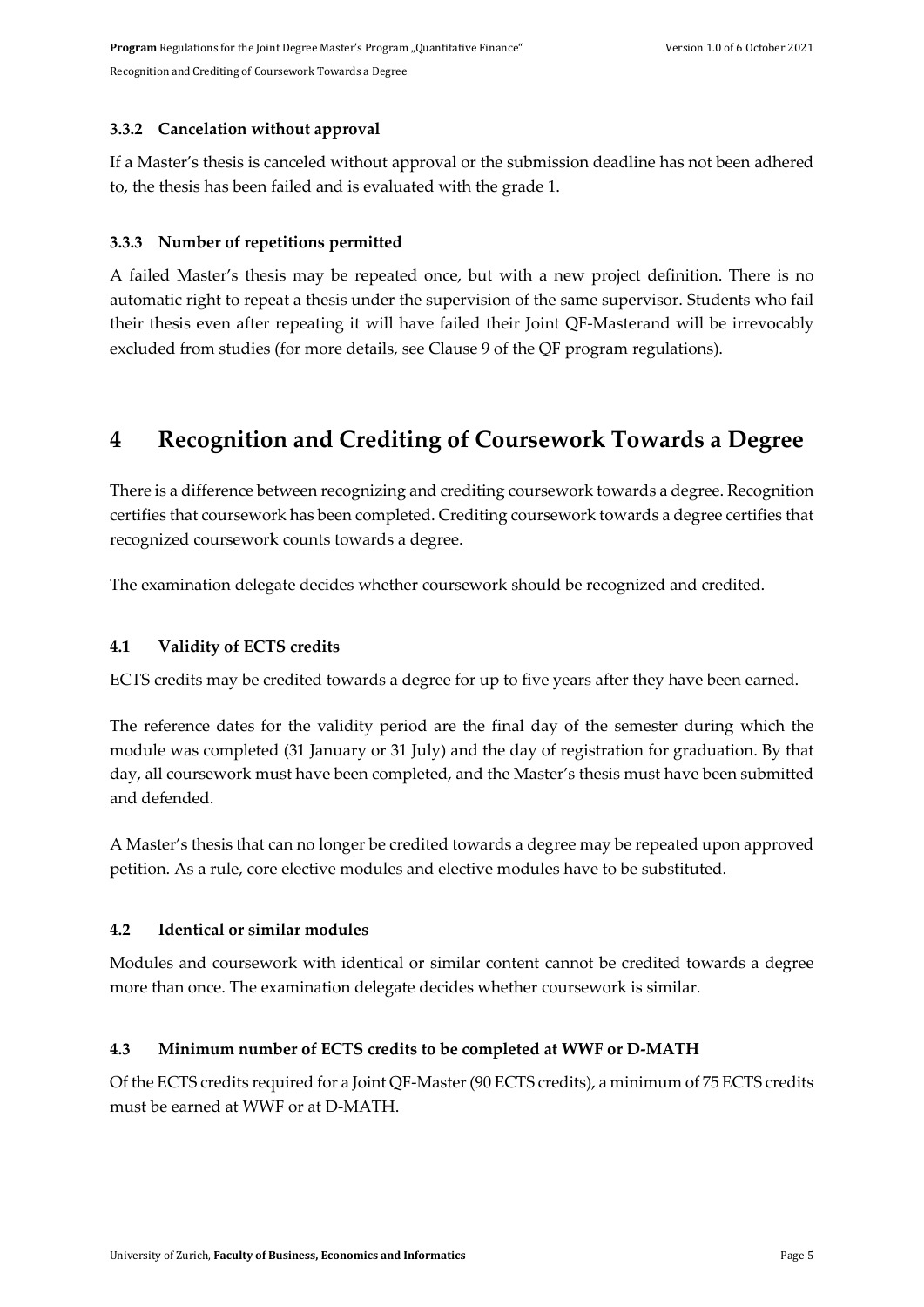# <span id="page-9-0"></span>**4.4 Faculty- or department-external modules completed at UZH or at ETH Zurich and modules completed at other universities**

Faculty-external modules at UZH or ETH Zurich and modules completed at other universities recognized by WWF and D-MATH may be transferred to the elective area or, where applicable, the core elective area, provided they were awarded official points (e.g., ECTS credits), were passed by assessment, and meet program level eligibility criteria (Master's level). Coursework that has already been credited towards a degree may not be transferred to any additional degrees.

Credit for modules completed at other universities is transferred on the basis of the official transcript of records from the university in question.

All the key information on transferring credit for faculty- or department-external modules at UZH or ETH Zurich or modules completed at other universities as well as for degrees already completed is published on the appropriate websites (in particular the WWF, the D-MATH and the Joint QF-Master websites). In particular, this includes the procedures, requirements and documents required for transferring credit. The procedures as published must be adhered to.

# <span id="page-9-1"></span>**4.4.1 Faculty- or department-external modules at UZH or ETH Zurich**

All modules offered by other faculties at UZH or the departments at ETH Zurich are referenced in the transcript of records.

# <span id="page-9-2"></span>**4.4.2 Modules completed at other universities in the context of prior studies**

Credit for modules completed at other universities prior to commencing the Joint QF-Master (prior studies) may be transferred following an approved petition from the students once they have been admitted to the program.

# <span id="page-9-3"></span>**4.4.3 Modules completed at other universities during studies**

The transfer eligibility of credit from modules completed at other universities during the Joint QF-Master (particularly as part of mobility semesters) must be clarified with the examination delegate by means of a credit-transfer agreement.

# <span id="page-9-4"></span>**5 Degree**

Studies have been successfully completed when a total number of 90 ECTS credits have been earned under the conditions of the QF framework ordinance and the QF program regulations; in particular, with the time restrictions adhered to as specified in Clause 4 of the QF program regulations. The degree conferral date (i.e., the date on which degrees are validated) is considered the official date of earning the degree.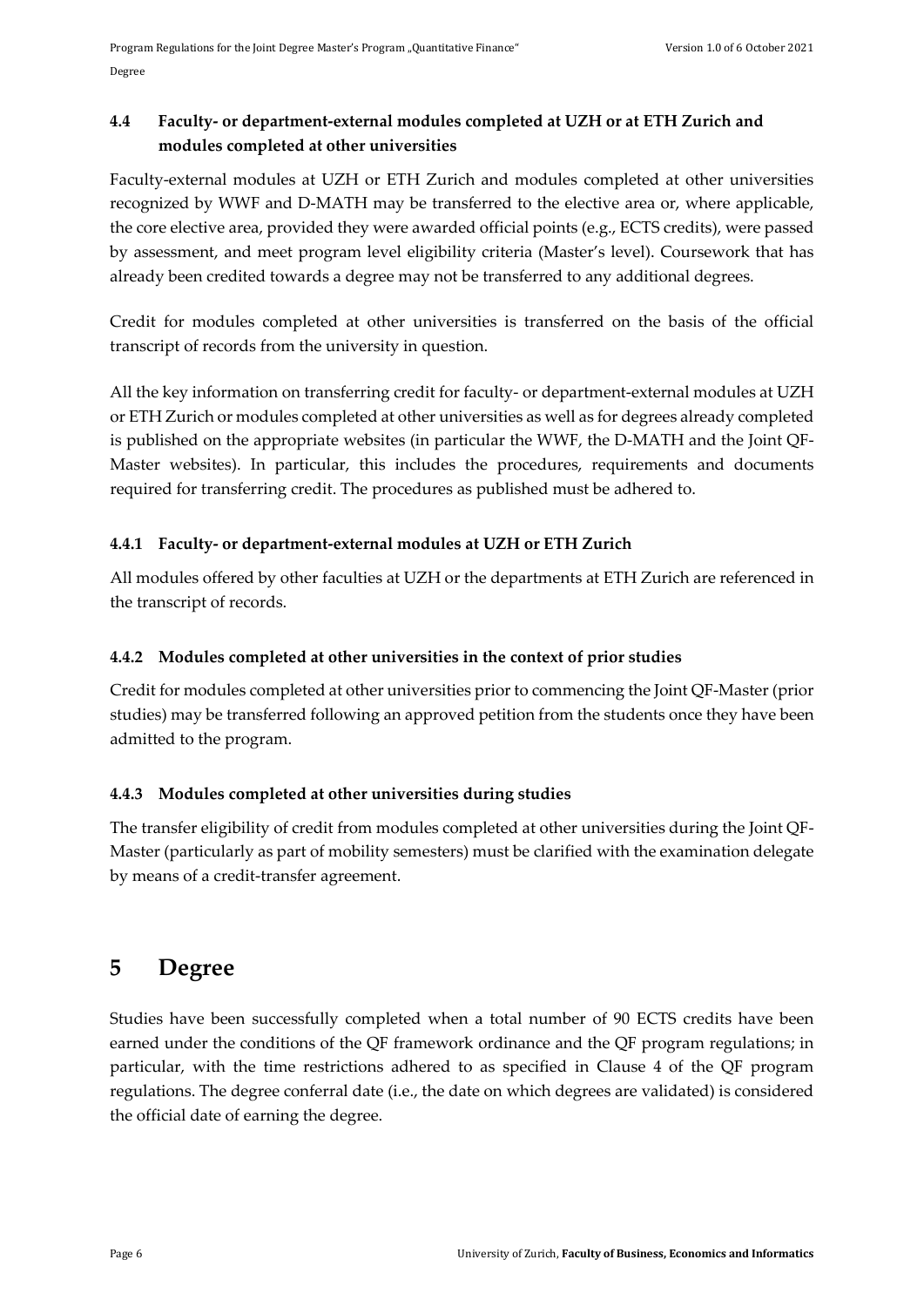As a rule, the modules completed are credited towards the degree in chronological order. Coursework completed exceeding the required number of ECTS credits is not credited towards the degree, but is referenced in the Academic Record as "coursework not credited towards the degree".

### <span id="page-10-0"></span>**5.1 Weighted overall grade**

The final degree is assigned a weighted overall grade. When calculating the overall grade, graded modules that count towards the degree are weighted according to their number of ECTS credits. The weighted overall grade is calculated as unrounded point values. The result is rounded to one decimal place.

# <span id="page-10-1"></span>**5.2 Registering for graduation**

Students must register for their degree with the Dean's Office of WWF. All the key information on the registration process and the necessary documents is published on the WWF website. The website also indicates the registration deadlines that apply to the degree conferral dates offered. These specifications must be adhered to. Otherwise, it will not be possible to process the registration, or processing will be postponed to the next available degree conferral date. The Dean's Office of WWF verifies that all requirements for earning the degree have been met.

Students may register for graduation no earlier than the semester at the end of which all requirements as set out in the QF framework ordinance and the QF program regulations will have been met.

### <span id="page-10-2"></span>**5.3 Final records**

Graduates receive the following final records: the Diploma, the Diploma Supplement, and the Academic Record. An English transcript of all three documents is also provided (unsigned).

# <span id="page-10-3"></span>**5.3.1 Diploma**

The Diploma contains the title conferred. It also carries the logos of UZH and of ETH Zurich and the seals of UZH and WWF. It is signed on behalf of

- a) UZH by the President of UZH and the Dean of WWF;
- b) ETH Zurich by the President of ETH Zurich and the Department Head of D-MATH.

The Diploma also contains the weighted overall grade and the classification awarded.

# <span id="page-10-4"></span>**5.3.2 Diploma Supplement**

The Diploma Supplement is a standardized description of the degree.

### <span id="page-10-5"></span>**5.3.3 Academic Record**

The Academic Record contains all coursework credited towards the degree and all coursework that has been recognized but not credited towards the degree, with the relevant evaluation of the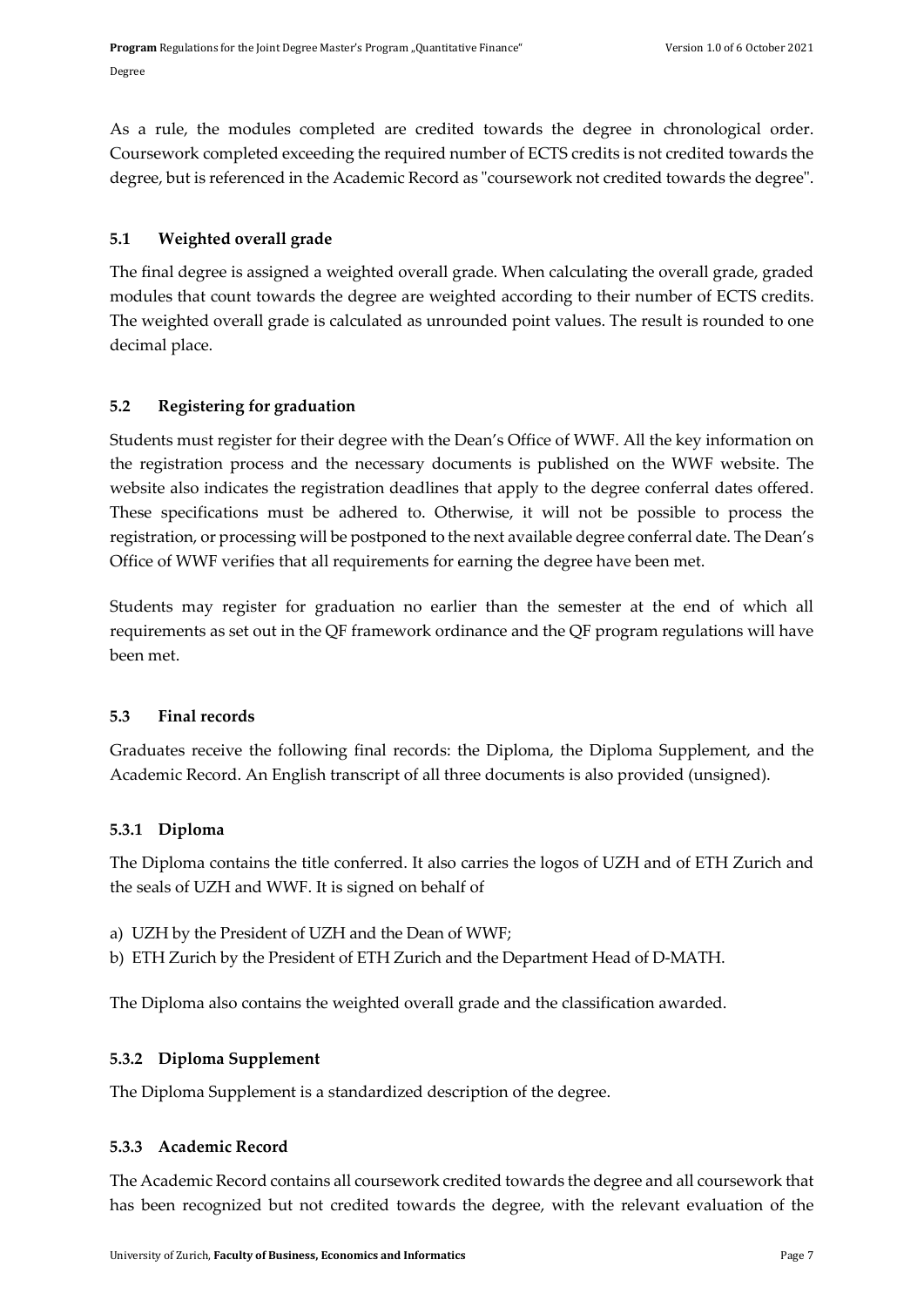academic achievement; it also contains the grade and title of the Master's thesis. Coursework that has not been completed at UZH or at ETH Zurich is identified as such.

# <span id="page-11-0"></span>**6 Modules and Assessments (Examinations)**

The curriculum for the Joint QF-Master is divided into modules, which are coherent units in regard to content and time. ECTS credits and grades are awarded on the basis of an assessment. Each semester, the online course catalogues of UZH and ETH Zurich contain information on the modules on offer. They also publish the requirements as well as information on assessment, the areas that the modules can be credited to, and the language of the module.

**Modules and coursework completed at ETH Zurich are regulated by ETH Zurich, as set out, in particular, in the ETH Zurich Ordinance on Performance Assessments.** The following paragraphs (6.1. to 6.7) therefore only apply to the modules completed at UZH.

# <span id="page-11-1"></span>**6.1 Awarding of ECTS credits**

Each module comprises a (whole) number of ECTS credits, which corresponds to the average workload required to successfully complete the module. The number of ECTS credits must be earned in full; it is not possible to award ECTS credits on a pro-rata basis.

# <span id="page-11-2"></span>**6.2 Module categories**

Modules are allocated to module categories according to the way in which their content is communicated. Information about the category of each module can be found in the online course catalogue of UZH.

Appendix A2 contains descriptions of the individual module categories.

# <span id="page-11-3"></span>**6.3 Booking and canceling modules**

Students must register for (book) every module they wish to take. Booking a module automatically includes registration for the assessment.

Deregistration (canceling of a module) must occur within the timeframe published.

The deadline for booking and canceling modules is published on the WWF website, notified to students by e-mail and specified for each module in the online course catalogue of UZH. All modules that have been booked using the module booking tool by the module booking deadline will be considered valid.

A special procedure may be followed for modules with a restricted number of participants (e.g., a separate registration process). This will be announced in the online course catalogue of UZH.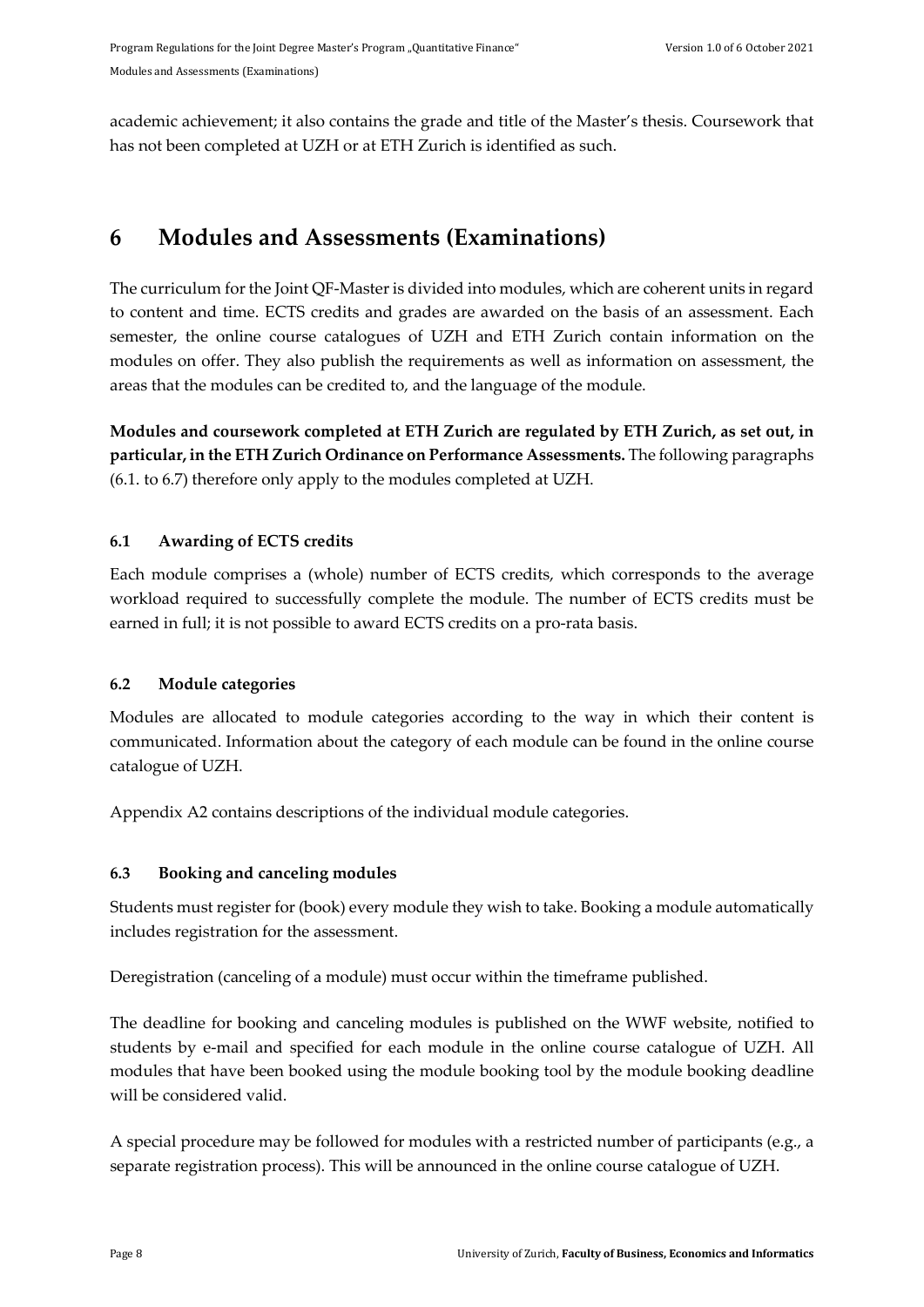Modules that cannot be booked using the module booking tool are processed using a standardized procedure. Information on this procedure is published in the appropriate format (in particular, on the WWF website). The regulations published on the website or in the fact sheets are binding.

### <span id="page-12-0"></span>**6.4 Cancelation of announced modules**

If an insufficient number of participants have registered (fewer than three students) or an event of force majeure occurs (such as an instructor being unable to work for an extended period due to an accident or illness), a module that has been announced in the online course catalogue of UZH may be canceled. No claim may be made for the replacement of a canceled module.

### <span id="page-12-1"></span>**6.5 Assessments**

The assessment provides the basis for evaluating the student's performance in a module. The online course catalogue of UZH publishes the type of assessment and the requirements that students must meet to successfully complete the assessment. In order for students to earn ECTS credits, they must explicitly pass an assessment. It is not possible to award ECTS credits for attendance only.

As a rule, the assessment must be conducted in the language in which the module in question has been taught. Exceptions require approval from the module coordinator. All students who are taking the assessment in the same semester may avail themselves of any approved exceptions.

The aids that are allowed for each assessment are communicated in an appropriate format.

### <span id="page-12-2"></span>**6.6 Evaluation of coursework, grades**

Assessments are graded or evaluated on a "pass" or "fail" basis. Grades are usually awarded in quarter-grade increments between 6 and 1, where 6 is the best grade and 1 is the worst.

Half-grades have the following meanings:

- 6.0 excellent
- 5.5 very good
- 5.0 good
- 4.5 satisfactory
- 4.0 adequate.

An evaluation with a grade below 4 or "failed" is deemed insufficient.

### <span id="page-12-3"></span>**6.7 Transcript of Records**

At the conclusion of each semester, all passed and failed modules are documented in a transcript of records. Coursework that was not completed at UZH or at ETH Zurich is marked as such. The transcript of records is issued in German. An English translation is also provided.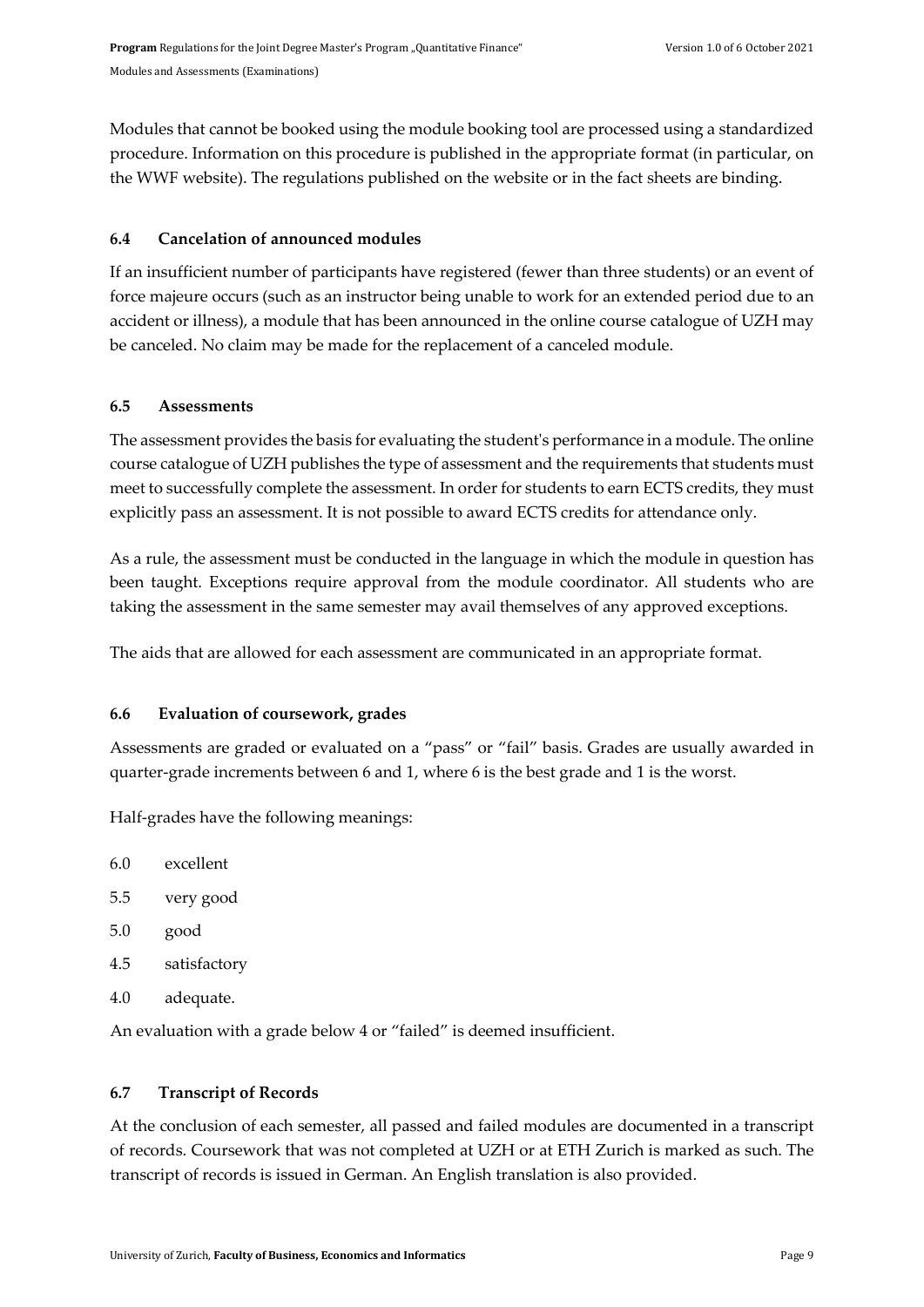Any appeal of the transcript of records regarding the new credits listed may be filed with the examination delegate (see Clause 12 of the QF program regulations).

# <span id="page-13-0"></span>**7 Consequences of Absence (Illness) and Fraud**

# <span id="page-13-1"></span>**7.1 Inability to attend, cancelation, unexcused failure to attend**

If an urgent, unforeseeable, and unavoidable reason for the student being unable to complete an assessment arises before the assessment is due to start, the examination delegate must be informed of this immediately.

If a reason of this nature arises immediately before or during the assessment (cancelation of an ongoing examination), the proctor must be informed immediately and the student must see a doctor.

In all cases, a drop petition to cancel the module must be submitted online and no later than five working days after the assessment date, along with the applicable confirmation (e.g., a medical certificate).

In cases where the assessment extends over a longer period (papers in particular), an extension petition may be made prior to the submission deadline.

If a cancelation has been requested for medical reasons, a medical certificate must be submitted. In case of doubt, the examination delegate may consult an independent examining doctor.

The examination delegate decides whether the drop petition is approved. If the drop petition for an assessment that has not been completed is not approved, the assessment is considered to have been failed.

Drop reasons may not be claimed for an assessment that has already been completed.

If a student does not attend an assessment or if the deadline for submitting a drop petition is missed, the assessment is considered to have been failed. If the module is graded, a grade of 1 is awarded in such cases.

# <span id="page-13-2"></span>**7.2 Examination fraud and plagiarism**

In the event of fraudulent or dishonest activity, especially where someone brings in or uses unauthorized aids, communicates with third parties without permission during an assessment, submits plagiarized work, has not written a paper themselves (particularly where this concerns term papers or final theses), or has booked or canceled a module on the basis of incorrect or incomplete information, the module is declared to have been failed (grade 1 awarded) by decision of WWF, and if a transcript of records has been issued, it must be declared null and void.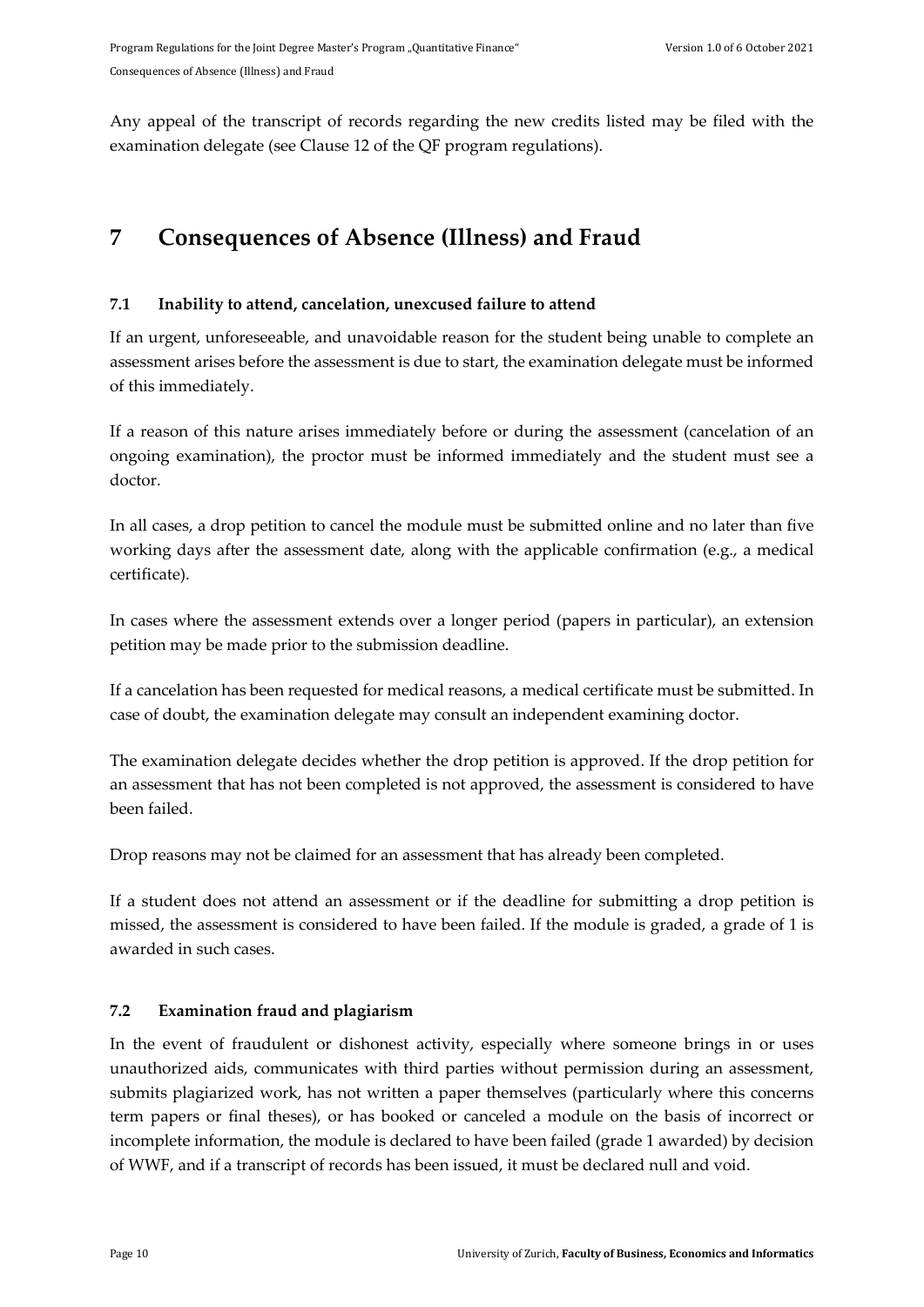Student papers may be checked for plagiarism using appropriate software. Suitable service providers from Switzerland and abroad may be commissioned to carry out this task.

Furthermore, a petition for disciplinary proceedings may be submitted to the President of UZH by decision of WWF.

If a title has been awarded on the basis of a module that has been declared null and void, it will be revoked by decision of WWF. Any final records that have already been issued will be confiscated.

# <span id="page-14-0"></span>**8 Repetition of Modules**

Depending on the module, either the entire module or just the assessment can be repeated. In cases where it is possible to repeat just the assessment itself (repeat examination without course), and this option has been booked by the student, no additional opportunities will be offered to repeat the assessment for the module in question.

There is no entitlement to immediately repeat a failed or missed assessment.

If the module or course in question was offered by ETH Zurich, the assessment is governed by the regulations of ETH Zurich.

# <span id="page-14-1"></span>**8.1 Repetition of compulsory modules**

The Master's thesis is considered a compulsory module. A failed compulsory module may be repeated once. Substitution is not permitted.

If a student has taken advantage of the opportunity to repeat a compulsory module but has not passed it on this occasion, the module is considered to have been failed. This will lead to an irrevocable exclusion from studies according to § 33 QF framework ordinance and the student will be banned from relevant study programs according to § 34 QF framework ordinance and Clause 9 QF program regulations.

# <span id="page-14-2"></span>**8.2 Repetition of core elective and elective modules**

A failed core elective or elective module may be repeated once or substituted, provided the maximum number of permitted failed attempts has not been exceeded and the module is still being offered.

A maximum of six failed attempts at passing core elective or elective modules may be made.

Substitutions are possible within the curricular regulations set out in Appendix A3. Once all possibilities to substitute core elective or elective modules have been exhausted and the possibility of achieving the curricular goals or conditions for successfully earning a degree therefore no longer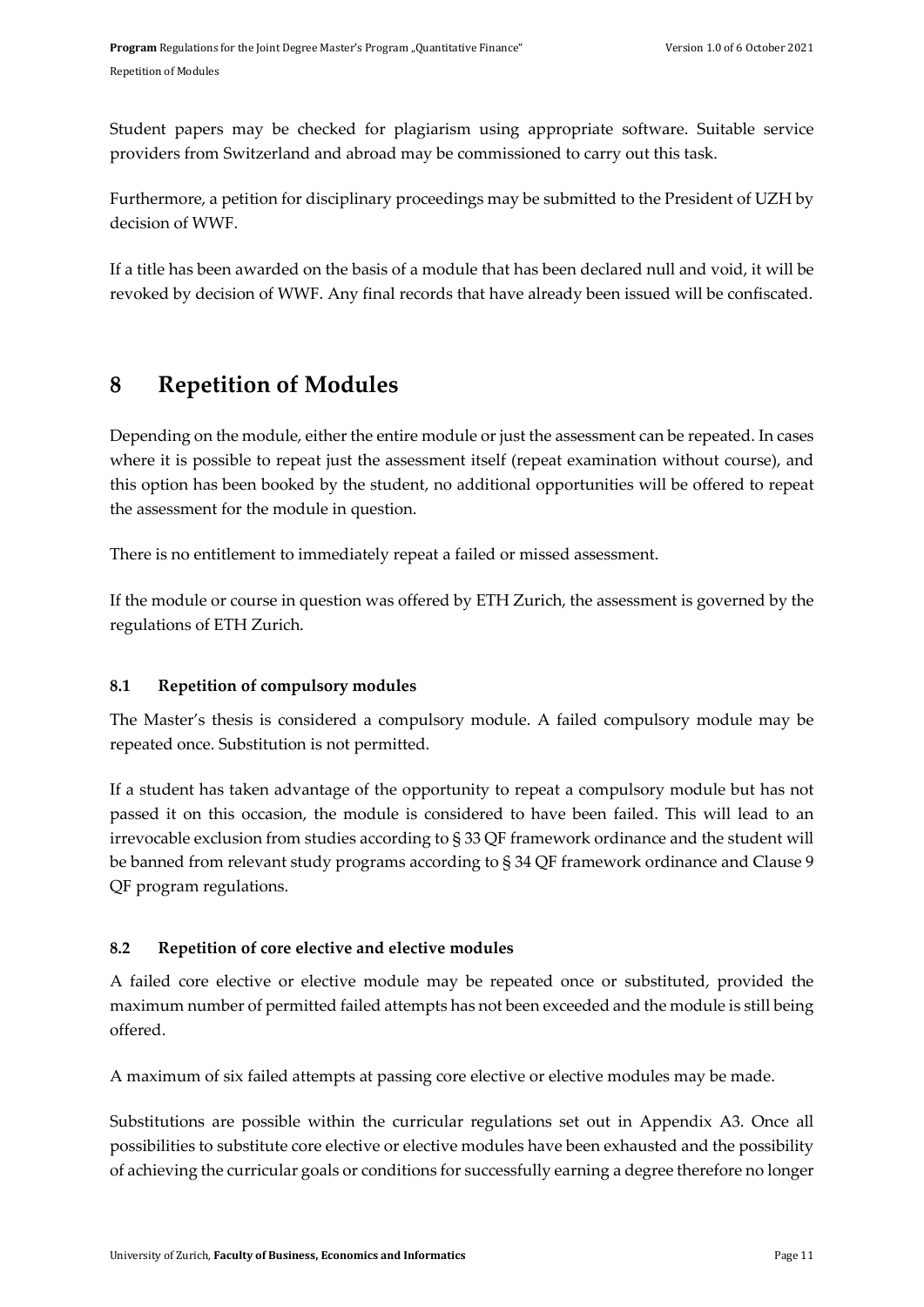exists, a petition may be submitted to the examination delegate to complete an individual degree program.

# <span id="page-15-0"></span>**9 Irrevocable Exclusion from Studies**

Students are irrevocably excluded from studies from the point at which they receive the transcript of records, provided the requirements for irrevocable exclusion from studies have been met. Students who do not receive the transcript of records because they have withdrawn from the university are still considered irrevocably excluded from studies.

Students who have definitively failed a compulsory module according to § 28 ff. QF framework ordinance and Clause 8.1. QF program regulations or have exceeded the maximum number of permitted failed attempts according to Clause 8.2 QF program regulations will be issued with an irrevocable order of exclusion from the Joint QF-Master by the examination delegate.

Irrevocable exclusion from the Joint QF-Master automatically leads to a ban from study programs at UZH deemed by WWF to be similar.

All study programs offered by UZH whose curricula contain the failed module as a compulsory module are deemed to be similar.

# <span id="page-15-1"></span>**10 Students with Disabilities**

Students who wish to submit a petition for measures to assist them with their studies due to a disability or a chronic illness must notify the Disability Office of UZH well in advance of commencing their studies. **If the modules in question are offered by ETH Zurich, the regulations of ETH Zurich apply.**

Claims to these measures must be resubmitted to the examination delegate in advance for each semester.

Information for students with a disability or a chronic illness is published on the UZH website. The website also specifies the procedure and binding deadlines for students to submit petitions for compensating adaptations that will assist them with their studies or assessments.

Retrospective approval of measures is not possible.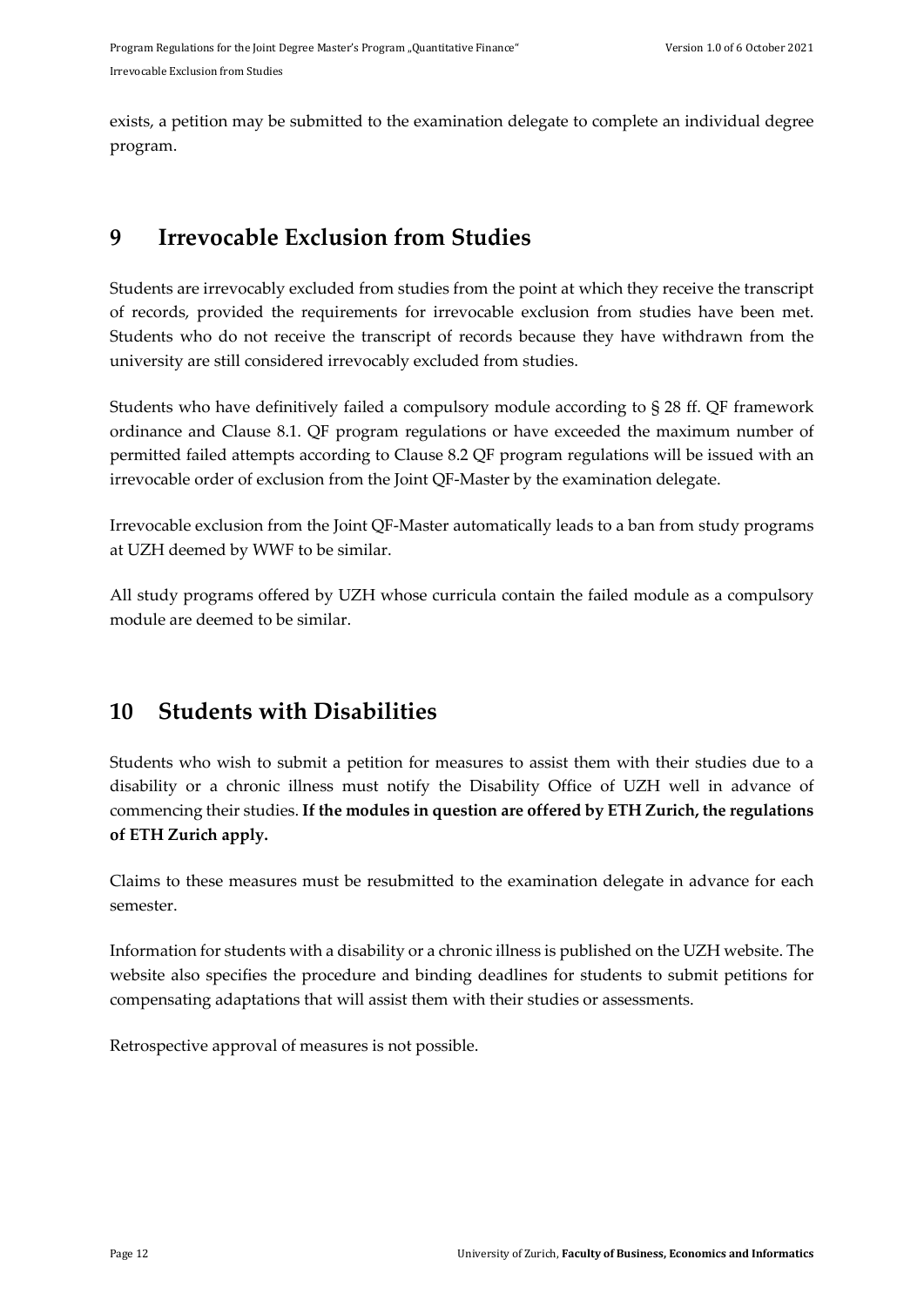# <span id="page-16-0"></span>**11 Publication and Copyright**

### <span id="page-16-1"></span>**11.1 Copyright on students' papers**

In principle, students own the copyright to their papers. Upon submission of a paper to UZH, the student transfers the copyright to the university, in so far as this is necessary for administrative tasks such as the detection of plagiarized work or archiving the paper. **If the paper in question was submitted to ETH Zurich, the regulations of ETH Zurich apply.**

Students may sign a written agreement to transfer all legal rights of use of the work to the supervising department.

### <span id="page-16-2"></span>**11.2 Publication**

It is incumbent upon the student to inform their supervisor if their paper is going to be published. The supervisor may impose conditions on the publication. If these conditions are not met, publication of the paper will be forbidden. The regulations with regard to the publication of students' papers and the imposition of conditions are binding and can be found on the appropriate websites (in particular the WWF, the D-MATH and the Joint QF-Master websites).

# <span id="page-16-3"></span>**12 Legal Protection and Right to Access Documents**

### <span id="page-16-4"></span>**12.1 Legal protection**

All legal protection issues are governed by the regulations of the university in question.

All petitions relating to these program regulations must be directed to the examination delegate and submitted in writing or online to the Dean's Office of WWF for the attention of the examination delegate.

As a minimum, petitions must contain the student ID number, a request, and the reason for the request as well as a date and signature. Where possible, supporting documentation and records must be included. Petitions relating to existing deadlines must be submitted before the deadline expires. The examination delegate issues a decision in response to the petition, provided it was submitted on time and in the correct format

Decisions made in accordance with the paragraph above, or in relation to these program regulations, are subject to appeal. Appeals must be submitted online, together with the necessary supporting documentation, to the Dean's Office of WWF for the attention of the examination delegate within 30 days of receiving the decision. WWF reserves the right to refrain from defending against appeals concerning evaluations of coursework prior to sending out the transcript of records.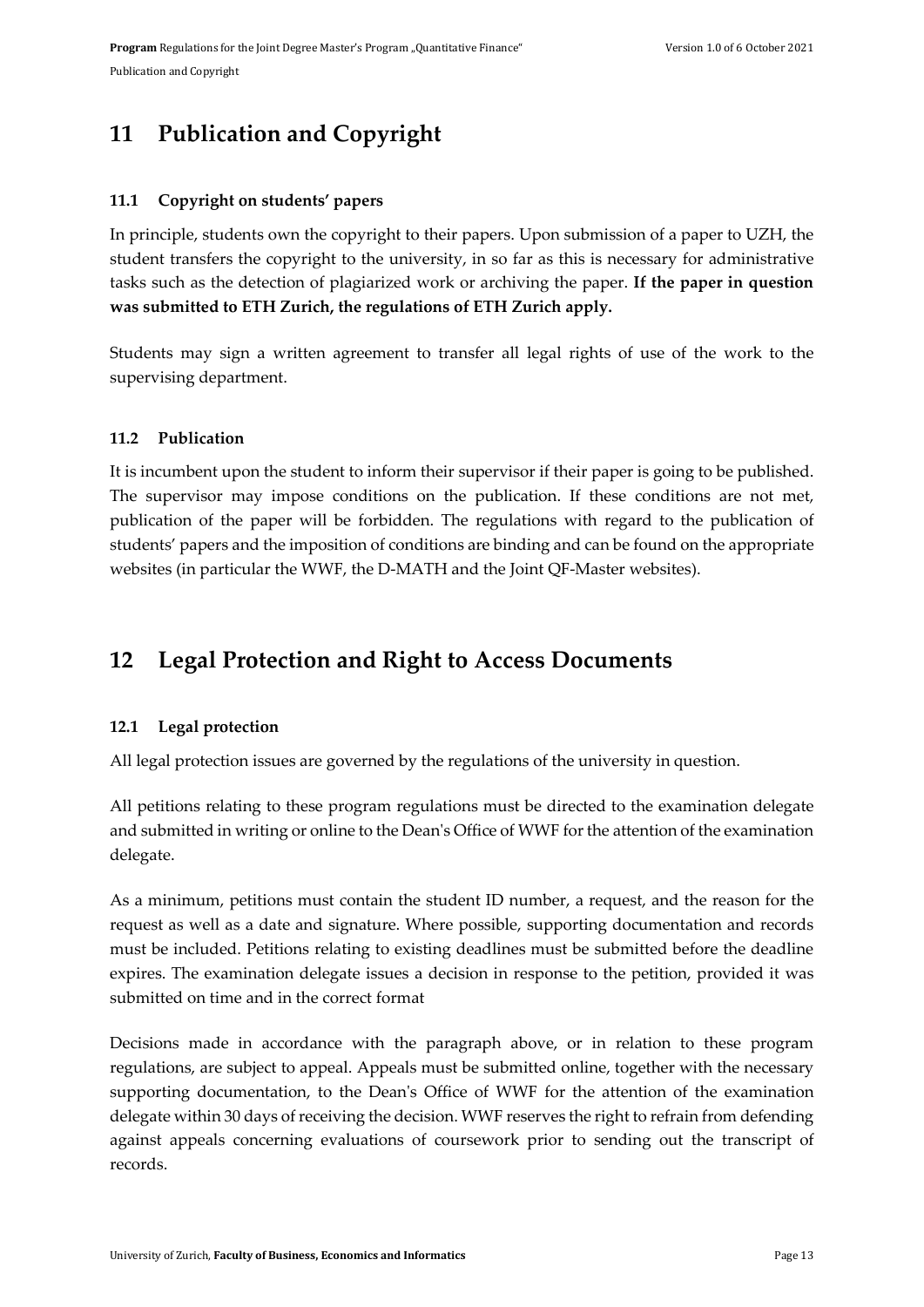Legal protection issues for assessments are separately regulated by each university:

- a) for UZH: Transcripts of records that have been issued by UZH as per the QF framework ordinance are subject to appeal to the examination delegate with regard to newly evaluated coursework from the preceding semester.
- b) for ETH Zurich: Students receive an e-mail from the Registrar's Office which lists the assessments that are newly available for review via the appropriate ETH Zurich application, including grades awarded and other forms of evaluation. Students may submit a request within 30 days of receipt of the e-mail to obtain an appealable decision.

Information on the procedure for petitions and appeals and the manner in which they must be submitted (in writing or online) is published on the WWF website.

### <span id="page-17-0"></span>**12.2 Access to documents and examination papers**

The module coordinator or department chair is required to provide access to documents and examination papers.

Students have the right to access all documents that affect them with regard to newly evaluated modules listed in their records, at the latest from the time at which they have been officially notified of their grades (i.e., when their transcript of records has been sent). Students must be granted this access for a reasonable period of time. They are entitled to make handwritten notes, but not to receive copies or use devices that allow content to be recorded, reproduced, or saved. The duration of the access period may be limited.

# <span id="page-17-1"></span>**13 Transitional Regulations**

### <span id="page-17-2"></span>**13.1 General regulations**

These QF program regulations apply to all students who begin their studies in the 2022 fall semester or later.

The following principles apply to all students who have commenced their Joint QF-Master at WWF and D-MATH prior to these program regulations coming into effect and who have not been irrevocably excluded from studies.

### <span id="page-17-3"></span>**13.2 Transfer**

All students are subject to these QF program regulations as of the 2022 fall semester and will be transferred to the Joint QF-Master in accordance with these QF program regulations.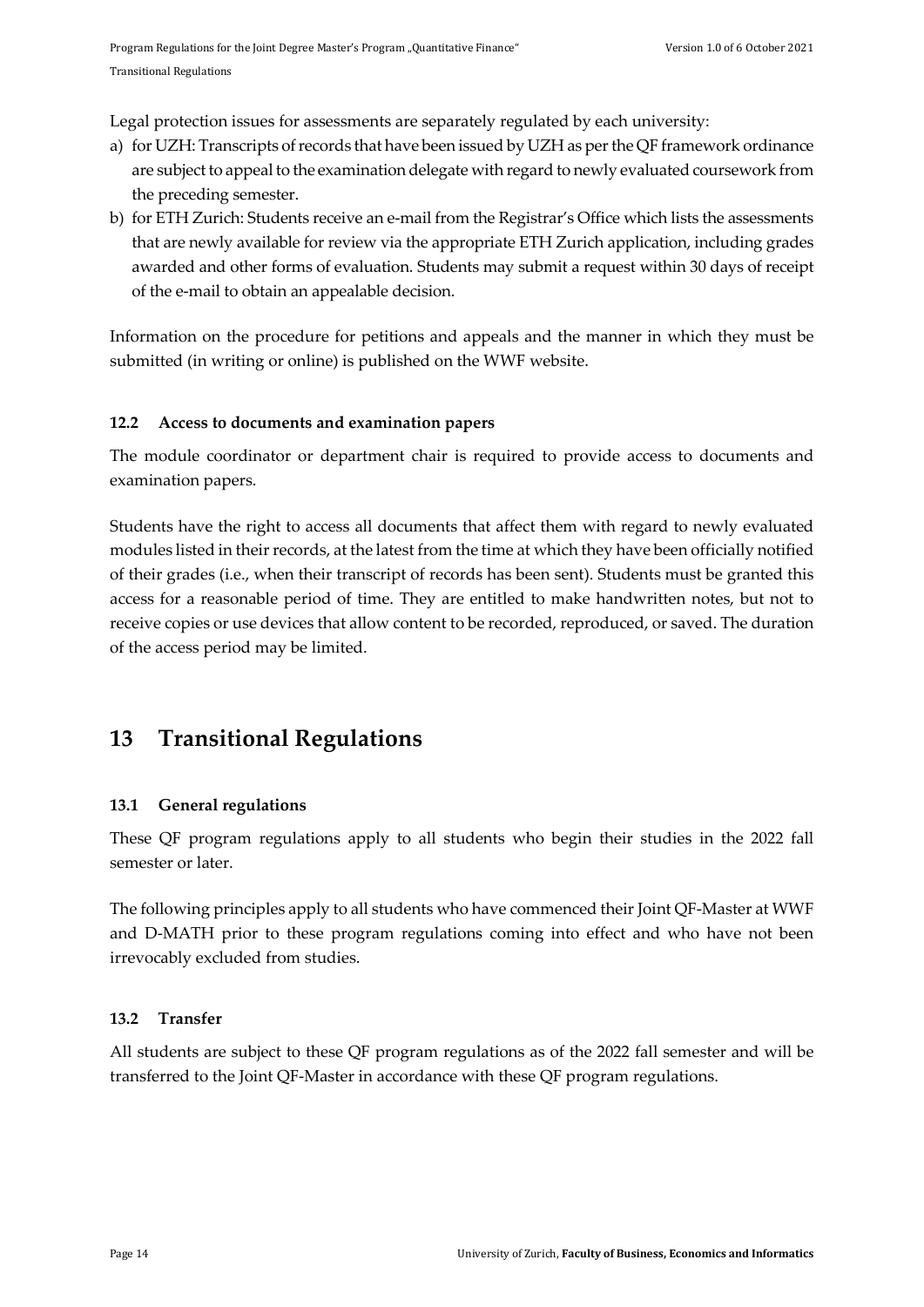#### <span id="page-18-0"></span>**13.3 Transfer of credits already earned**

Subject to Clause 4 of the QF program regulations, all coursework that has already been completed and that can be credited towards the degree will be transferred. Binding information on whether the coursework can be credited towards the degree is published in the online course catalogue.

Detailed regulations with regard to the modules that can be credited in case of changes to the curriculum are published on the appropriate websites (in particular on the WWF, D-MATH and Joint QF-Master websites).

### <span id="page-18-1"></span>**13.4 Regulations regarding failed attempts at Master's level**

Failed attempts at Master's level made prior to the 2022 fall semester remain on the record. Any module which has been failed prior to the 2022 fall semester may be repeated once or substituted. Detailed information on the transitional regulations, in particular with regard to the possible module substitutions, will be made available to students in a general format.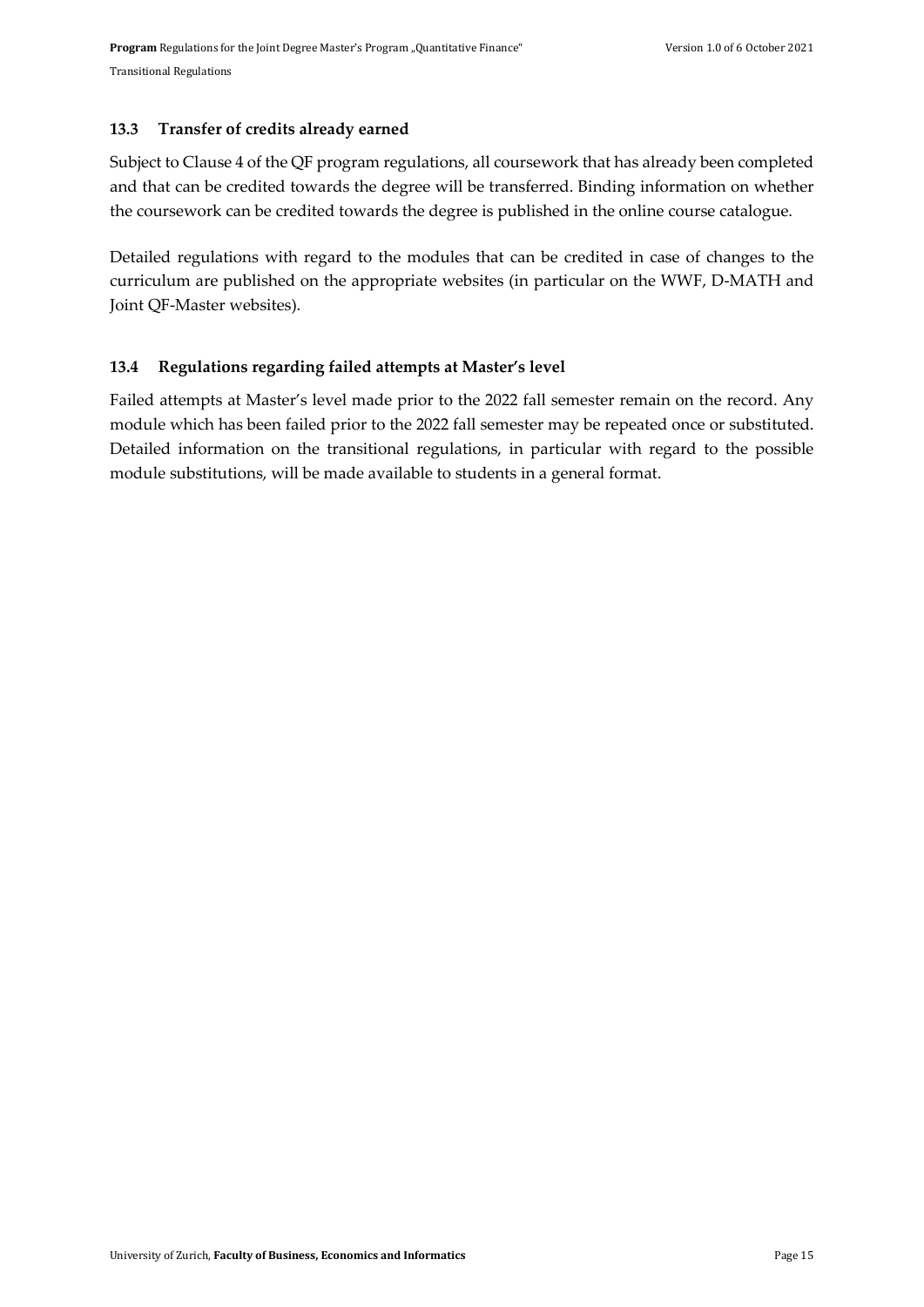# **A1 Definition of Areas**

#### **Compulsory**

The compulsory area of a study program covers all the modules that students must complete (compulsory modules). In the case of the Joint QF-Master this only comprises the Master's thesis.

#### **Core elective**

The core elective area groups several modules (core elective modules) into a wider subject area. The curriculum specifies the minimum number of ECTS credits that must be completed and the maximum number of ECTS credits that may be completed in each core elective area. Each semester, the online course catalogues of UZH and ETH Zurich provide information on which modules may be credited in a core elective area.

<span id="page-19-0"></span>

| Code            | Area                                            | <b>Description</b>                                                                                                                                                                                                                                                                                                                               |
|-----------------|-------------------------------------------------|--------------------------------------------------------------------------------------------------------------------------------------------------------------------------------------------------------------------------------------------------------------------------------------------------------------------------------------------------|
| <b>CORE FIN</b> | Core Modules Finance                            | The Core Modules Finance explore the functioning of financial markets, the allocation of resources and pricing in capital and financial markets, as well as the<br>central problems associated with short and long-term funding of corporations.                                                                                                 |
| <b>CORE MF</b>  | Core Modules Mathematical Methods in<br>Finance | The Core Modules Mathematical Methods in Finance explore central concepts of probability theory, statistics, stochastic calculation and numerical methods<br>applied in financial mathematics, as well as the application of mathematical methods in the analysis of portfolios, risk management, evaluation and hedging<br>of derivatives, etc. |

#### **Elective**

In an elective area, students have relative freedom to select modules (elective modules) from a wide range of topics and have them credited. Each semester, the online course catalogues of UZH and ETH Zurich provide information on which modules may be credited in an elective area.

| Code       | Area                            | <b>Description</b>                                                                                                                   |
|------------|---------------------------------|--------------------------------------------------------------------------------------------------------------------------------------|
| <b>FIN</b> | Finance                         | The Finance elective area offers specific and advanced courses on aspects of the subjects taught in CORE FIN.                        |
| MF         | Mathematical Methods in Finance | The Mathematical Methods in Finance elective area offers specific and advanced courses on aspects of the subjects taught in CORE MF. |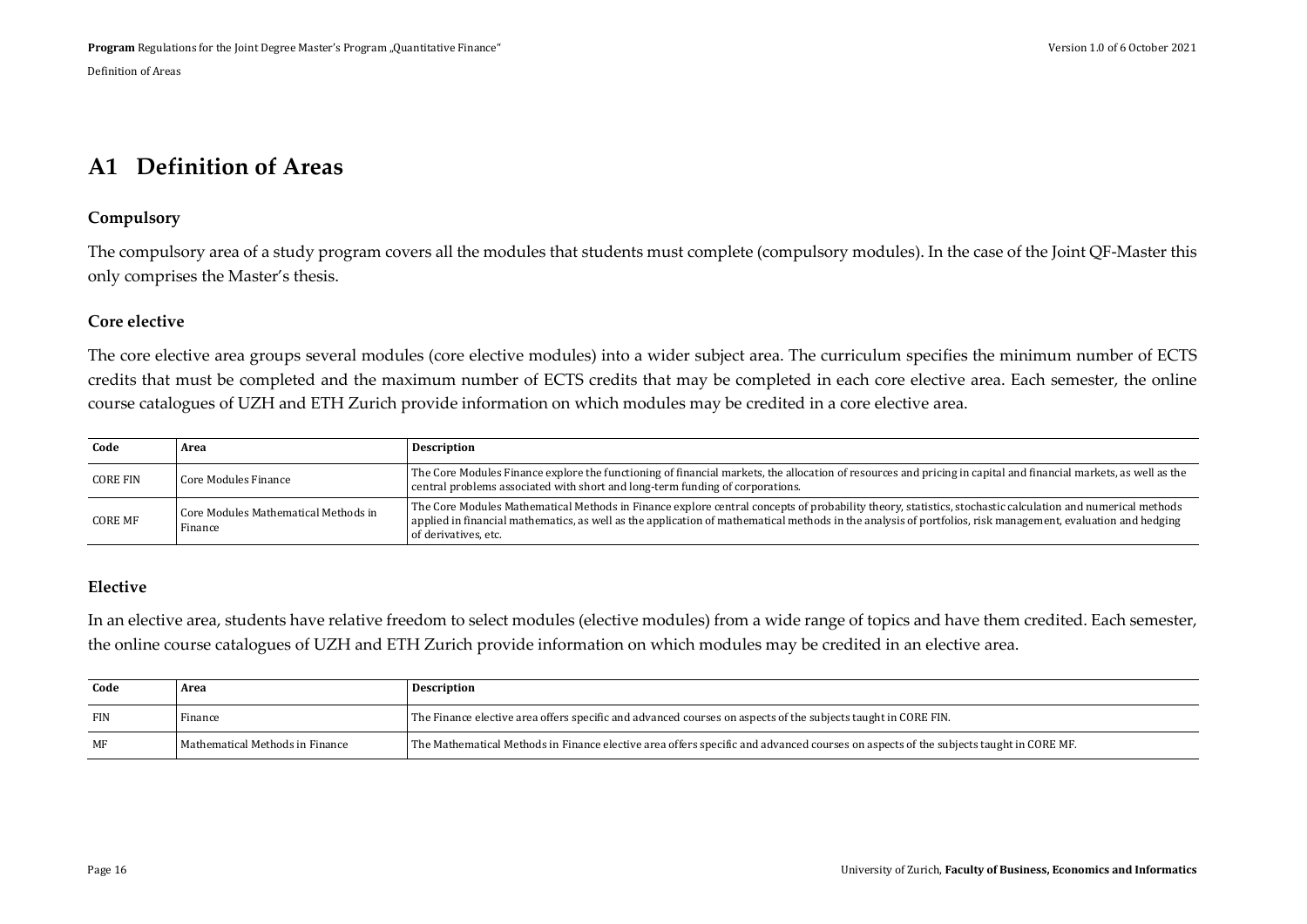# **A2 Module Categories**

Below is a list of the most common categories of modules that are available for booking. These modules are usually graded. If it is unclear, which category a module belongs to, the decision is made by the study program director.

| <b>Module category</b>            | <b>Description</b>                                                                                                                                                                                                                                                                                         | <b>Notes</b>                                                                                                                                                                                                                         |
|-----------------------------------|------------------------------------------------------------------------------------------------------------------------------------------------------------------------------------------------------------------------------------------------------------------------------------------------------------|--------------------------------------------------------------------------------------------------------------------------------------------------------------------------------------------------------------------------------------|
| Lecture                           | The purpose of lectures is to communicate course content. They are given either in person<br>by instructors or using up-to-date communication methods. Lectures may communicate<br>both basic principles and recent findings in research.                                                                  |                                                                                                                                                                                                                                      |
| Exercise                          | Exercises deepen students' understanding of the subject of a lecture by working through<br>tasks and examples.                                                                                                                                                                                             |                                                                                                                                                                                                                                      |
| Lecture with exercises            | A lecture with exercises includes both a lecture component, which communicates<br>knowledge, and an exercise component, in which students deepen their understanding of<br>this knowledge by working through tasks and examples.                                                                           | The exercises may be held separately or integrated into the lectures themselves.                                                                                                                                                     |
| Seminar                           | This refers to a course that involves a high level of interaction between students and<br>instructors. Seminars are designed to deepen the knowledge that students have acquired.<br>They provide students with the opportunity to work independently on a given subject and<br>give a presentation on it. | Seminars may be offered on any subject. They usually have a restricted number of<br>participants. Students may need to submit a separate application well ahead of time. As a<br>rule, attendance is mandatory for all participants. |
| <b>Examination without course</b> | Module that provides a separate examination for students who are repeating the<br>assessment for a failed module or a module that is no longer being offered during the next<br>semester.                                                                                                                  |                                                                                                                                                                                                                                      |

<span id="page-20-0"></span>There are also modules that cannot be booked using the module booking tools of UZH and ETH Zurich. In the case of the Joint QF-Master, this applies to the Master's thesis in particular. The process for registering for and submitting the Master's thesis is set out in Clause 3 of the QF program regulations.